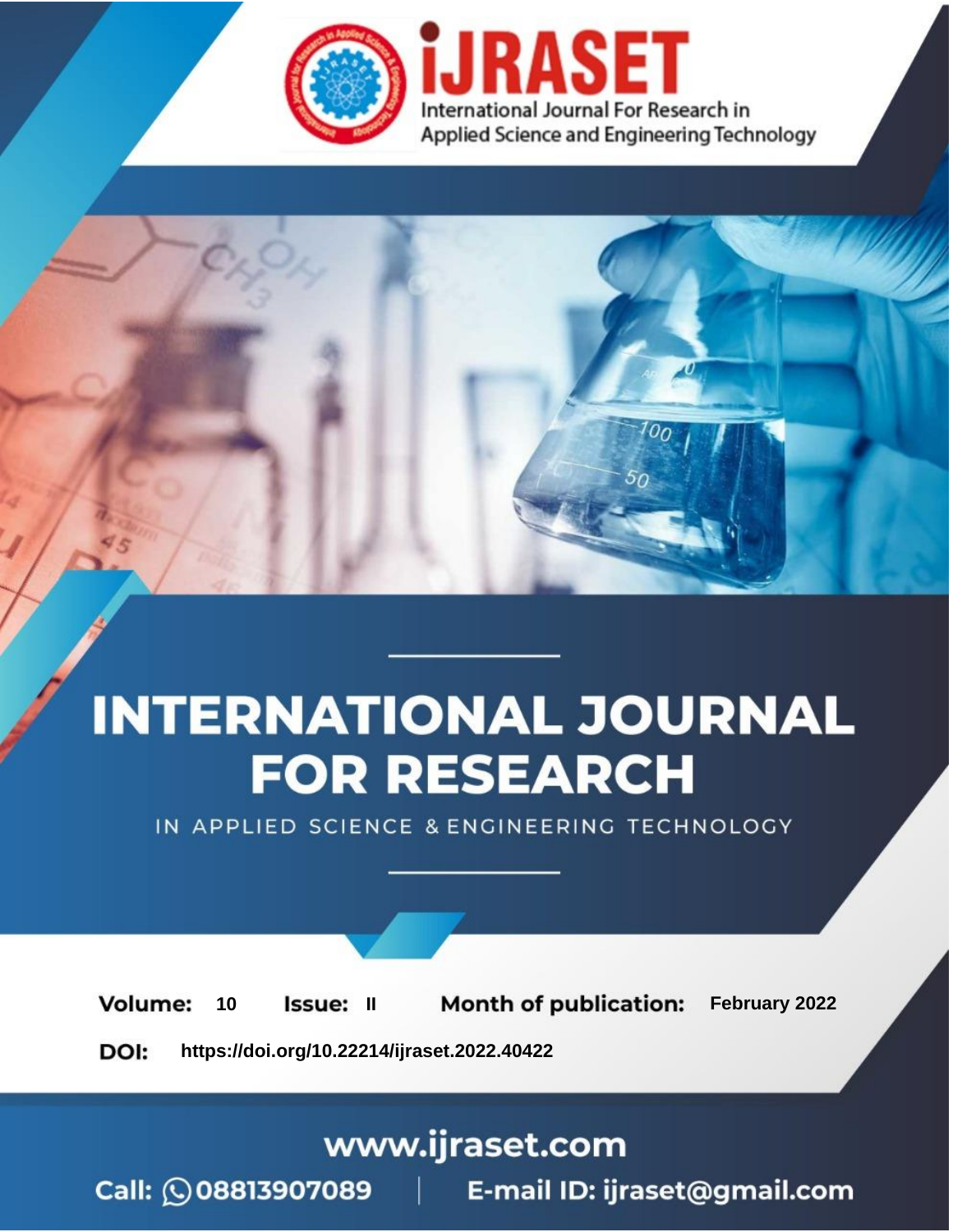

### **Inventive Methodology on Adaptive Hierarchy Segmentation of Bone Cancer Using Neural Network in MATLAB**

Hemant Markhande<sup>1</sup>, Prajwal Selokar<sup>2</sup>, Nisha Raut<sup>3</sup>, Ateef Ahmad<sup>4</sup>, Vijay V Chakole<sup>5</sup> *1, 2, 3, 4, 5KDK College of Engineering Nagpur*

*Abstract: This research creates a curiosity among people that how technology brings its value to the medical sector. This study is manly based on how Artificial Neural Network (ANN) technology collaborated with the MATLAB and gives magnificent results with the help of Digital X-rays. The project focuses on how technology is creating an ease to the medical sector while diagnosing a patient with a tumor. With this technology doctors can identify and help to cure the tumor at its initial stage. This technology benefited thousands of patients with their tumor. The method is contributing its intelligence to gives more accurate, faster and convenient results. The primary goal of our research is to make an algorithm which brings its value over the table in comparison with the older ones*

*Keywords: Tumor, ANN, Digital X-Ray*

#### **I. INTRODUCTION**

Tumor can be defined as a morbid enlargement of body cells which results into abnormal growth of tissue and division of cells itself which turns in swelling of a particular organ. As, medical industry growing day by day. There are different kinds of tumors existing in the human body like brain tumor, bone tumor, lung tumor, etc. While classifying the tumor, image processing is important for analysis. The Outcomes of medical image processing is used to cure the health issues. Bone tumors develop when cells within a bone divide uncontrollably, forming a lump or bloat of abnormal tissue. There are two types of tumors, Benign (Non-cancerous) and Malignant (Cancerous). In our project we are mainly fascinated about image segmentation for a bone image and their classification. In this process input was segmented and the features are extracted in the first module, in the second module the images are classified as Benign or malignant with the use of SVM (Support Vector Machine) and ANN (Artificial Neural Network) classifiers. This project proposed a simple and easy method to detect and classify the bone tumor. X-rays are important medical tool for doctors because x-ray releases the type of radiation called electromagnetic waves, which helps creating pictures of an inner part of the human body in different shades of gray. Digital radiography is widely known as digital x-ray. Digital x-ray images are clearer and help to overcome errors faced by older x-ray technology and that too with quick output, which is helpful for proper diagnosis. This project is to make a digital x-ray based, image processing system which gives a fast and accurate identification of the disease supported by the data gained from the digital x-ray images that are stored in a computer have format like jpg, png etc.

#### **II. METHODOLOGY**

#### *A. Morphological Operation*

The features of an image processing in the shape or morphology are related with the collection of non-linear operations is called as morphological operation in image processing. Morphological operations create an output image of the same size by applying a structure element to an input image. In a morphological operation, the value of each pixel in the input image with its neighbours is based on a differentiation by corelating with the pixel in the output image. You can construct a morphological operation by selecting the shape and the size of the neighbourhood which is sensitive to certain formation in the input image. The most used morphological operations are dilation and erosion. The morphological operation in an image, erosion clear pixels from object boundaries, whereas the dilation add pixels in the boundaries of an object. The number of pixels added or erased from the objects in an image depending on size, shape of the structured element used to process the image. In the morphological operations erosion as well as dilation, the state of any given pixel in the input image and corresponding pixel are ruled by applying the determined output image. Here, the rule is used to process the pixels define the operation as the erosion or dilation discussed about effective content-based medical image retrieval, an erosion operation is used to shrink or eliminate small objects and command used in MATLAB is the imerode. Dilation operation is used to expand regions and edges and the command used in MATLAB is the imdilate.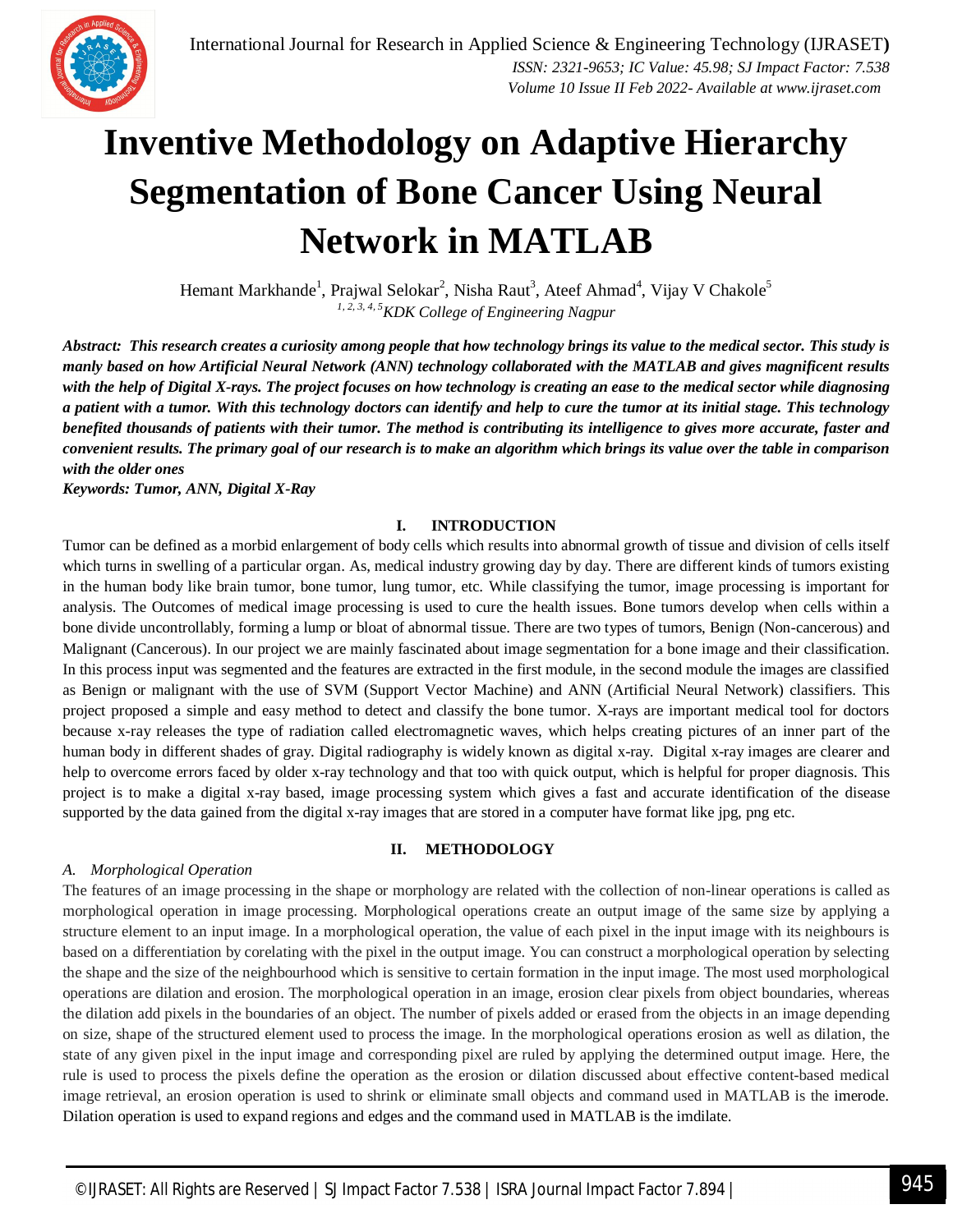

 *Volume 10 Issue II Feb 2022- Available at www.ijraset.com*

#### *B. Dilation*

Dilation added pixels in the binary image. There are other types that work on different shades of black and white images. The essential result of the operator on a binary image, is to bit by bit enlarge the boundaries of regions of foreground pixels. Thus, area of the foreground pixels grows in size whereas holes among those regions become smaller. The dilation takes two pieces of data as an input. The initial image which is to be dilated and the second is a set of coordinate points referred to as a kernel.

- *1) Erosion:* The erosion process typically uses a structuring part for reducing and probing the shapes composed in an input image. In a binary image, the output pixel is set to 0, if any of the pixels is put to 0. Pixels far side the image border area unit assumed to be put to 1. For grayscale images, uint8 images have the highest value i.e., 255.
- *2) Opening:* Opening uses the same structuring method as dilation. Opening method takes two inputs named as gray level erosion and gray level dilation.
- *3) Segmentation:* Segmentation phase mainly concentrates on tumor detection. An image segmentation technique such as thresholding and morphological operations is used and the results are compared. Detection of the tumor segmentation technique is applied to the image. In tumor detection clusters of high intensity pixels are isolated from the x-ray image which forms the tumor image. Some of the features like as area, mean, entropy, standard deviation and can be calculated from the tumor image.
- *4) Thresholding and Morphological Operations:* Threshold technique in segmentation is easy and effective. It converts the gray scale image into binary image which contains two values 0 and 1. So, accordingly the threshold values like minimum and maximum are decided to detect tumors. It is very effective with the images which have levels of contrast. That's why we would take the bone tumor images with the high contrast. The threshold value is based on the maximum pixel value in the image, SVM is a tool for machine learning i.e., based large margin data classification. The tool has well-founded classification's algorithms with good performance. Standard implementation, though provide good accuracy for classification but they are slow. Hence, they can't be applied to a wide range of data mining applications.
- *5) Super-Pixel Segmentation:* Super-Pixel segmentation is used to increase the accuracy in the segmentation, to remove the other tissues which are segmented in addition to the tumors. Therefore, in order to get the appropriate outcomes, we have to include additional data for removing other tissues.



Fig: Block diagram for proposed methodology [1]

#### *C. Proposed Work*

- *1)* The algorithm has two stages, initial stage is pre-processing of given x-ray image which segmentation then performs morphological operations.
- *2)* Pre-processing is a first step, it designed to boost the quality of images by removing noise, reducing artifacts and increasing contrast to make the segmentation step precise.
- *3*) There are several pre-processing techniques such as image adjustment, filtering and histogram equalization etc. Filtering is one among the foremost vital pre-processing techniques because it sharpens the edge of an object and it also help to reduce noise, preserves the edges and smooth unsound images created by the MR imaging system.
- *4)* We elect the average filter and bilateral filter. Give x-ray image of bone as input. Convert it to gray scale image.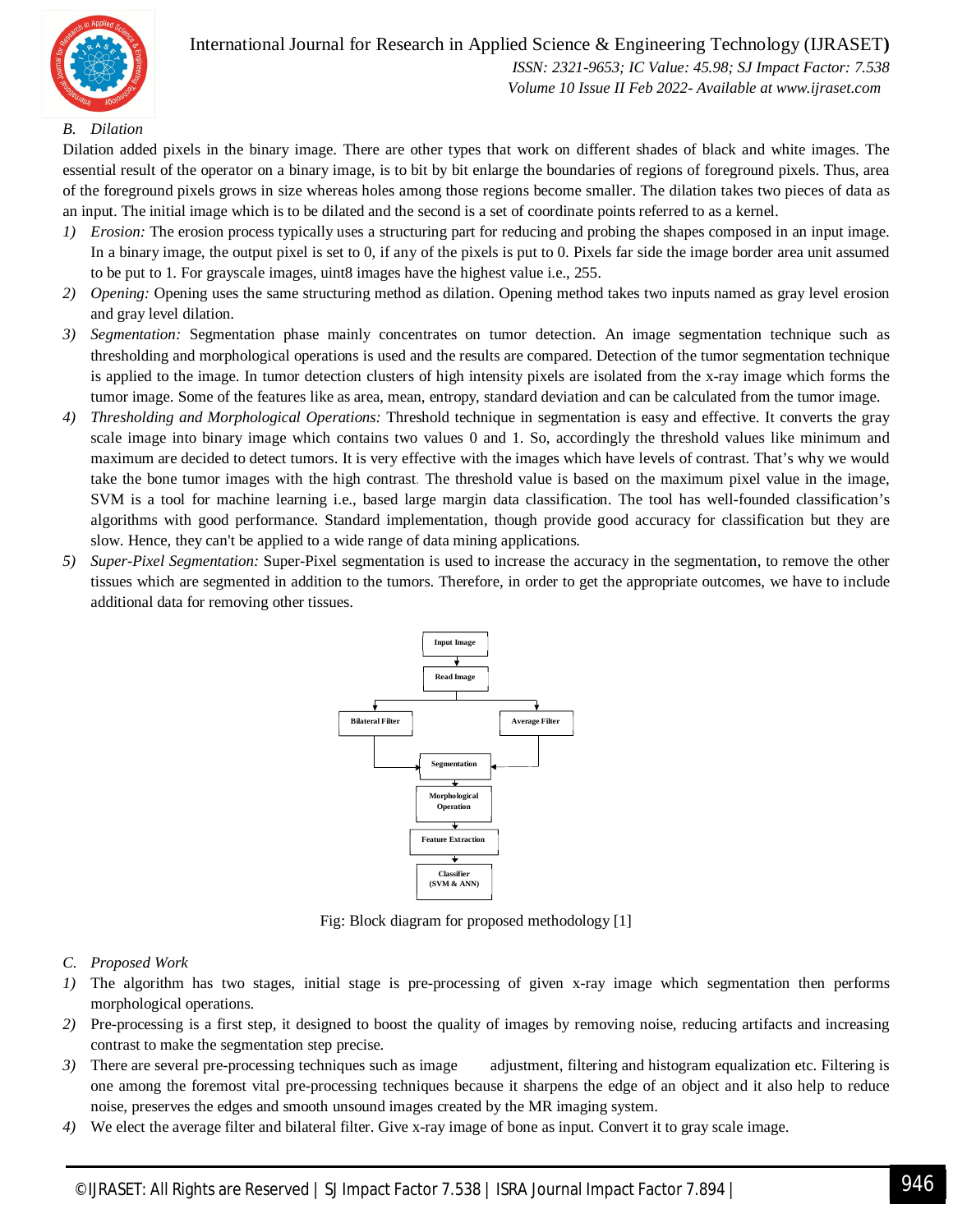

International Journal for Research in Applied Science & Engineering Technology (IJRASET**)**

 *ISSN: 2321-9653; IC Value: 45.98; SJ Impact Factor: 7.538 Volume 10 Issue II Feb 2022- Available at www.ijraset.com*

- *5)* Apply average and bilateral filter for noise removal by scrutiny average filter, bilateral contains high noise removal and enhance the quality of image then compute threshold segmentation.
- *6)* Compute the morphological operation the output will be a tumor region. For many years, radiologist detects tumor manually, as bone MRI images are complicated and tumors can only be identified by expert physicians with the rapid development of computer technology, computers have become an integral part in medical image acquisition, enhancement, segmentation, labelling and analysis.
- *7)* The knowledge and experience of the examiner bears the manual examination of images usually produces highly dependent subjective results.
- *8)* Computerized analysis and interpretation of medical images are extraordinarily time and cost effective, and hopefully there are unbiased and reproducible results to be obtained. This let on the comparison of results to be autonomous via human bias and error.
- *9)* For in depth understanding of images quantitative information can be beneficial, and which in the form of raw or enhanced image cannot be immediately apparent to the medical examiner. With the scientific approach this result will be obtained more effectively.
- *D. Block Diagram*



Fig.4.1 Proposed System Process Diagram

- *1) Neural Network:* ANN is propelled by the human brain and it can be utilized for machine learning and counterfeit insights. ANN consists of three layers i.e., (1) the input layer, (2) the hidden layer and (3) the output layer. A neural network method starts once an input data is passed to it. Data is then processed via its layers to produce the specified output. The input or the initial layer of a neural network is made up of artificial neurons the initial data is then fed to the system for processing through the subsequent layers of artificial neural network. The second layer known as hidden layer. It deals with accuracy of results wherever the data must be separated non- linearly. The last layer of an artificial neural network is an output layer. It's accountable for producing the desired result. Here, we trained our algorithm via the neural network for getting the desired output.
- *2) Image Processing:* Sometimes the capture image is of poor quality or blurriness in it. Image processing applied in digital pictures. It helps to enhance the quality of an image by de-noising in order to receive improved quality image to take out some useful data. Image processing is like signal processing where input is an image and output are the features associated with that image.
- *a)* Importing the image using optical scanner or digital radiography.
- *b)* Analyzing and manipulating the image which have data compression, image enhancement and spotting patterns that are not seen by human eye like satellite image.
- *c)* Output is the final stage in which result is improved picture or report i.e., based on image analysis.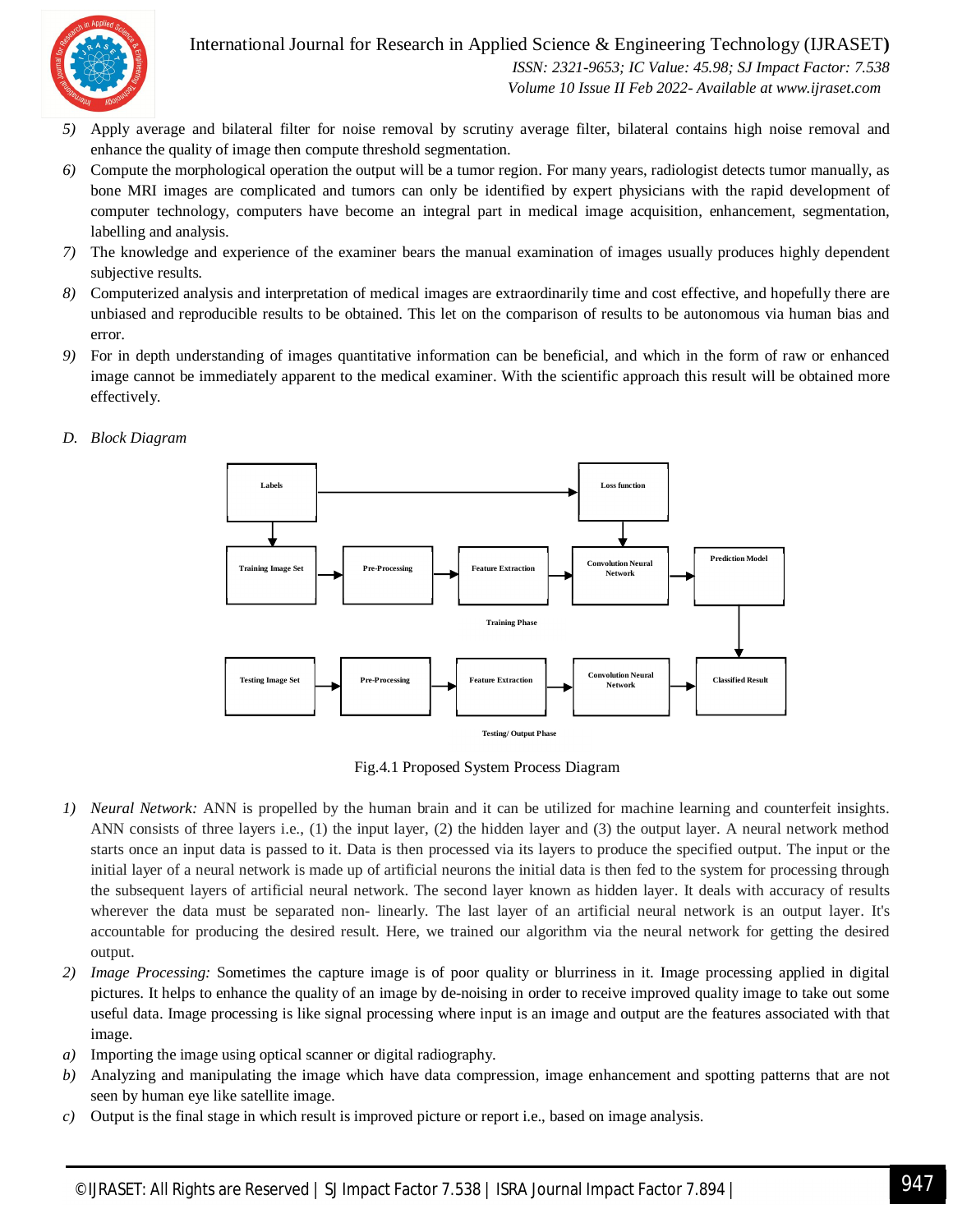

International Journal for Research in Applied Science & Engineering Technology (IJRASET**)**

 *ISSN: 2321-9653; IC Value: 45.98; SJ Impact Factor: 7.538 Volume 10 Issue II Feb 2022- Available at www.ijraset.com*

#### **III. CONCLUSION**

This proposed system of bone tumor detection with super pixel segmentation is carried out with MATLAB. Also, the detection of brain cancer is carried out with the given set of images. The proposed system is especially dedicated for brain tumor detection. The same system can be further extended to identifying the stages of cancer. In this project we have proposed and plan an exceptional strategy for the location of the bone tumor for various modalities. Our work will be reached out for structuring tumor acknowledged with the mean to decrease the computational time and cost. This strategy gives a sophisticated approach to picture handling operation with examination to find the bone tumor in human body.

#### **REFERENCES**

- [1] Integrated approach for bone tumor detection from MRI scan imagery https://ieeexplore.ieee.org/abstract/document/6340479 2017
- [2] A Novel Approach for Detecting the Tumor Size and Bone Cancer Stage Using Region Growing Algorithm ttps://ieeexplore.ieee.org/document/7546088/ 2016
- [3] Bone Cancer Detection from MRI Scan Imagery Using Mean Pixel Intensity https://ieeexplore.ieee.org/document/7079289/ 2015
- [4] A study of UWB imaging for bone cancer detection https://ieeexplore.ieee.org/abstract/document/6340479/ 2012
- [5] M.WelsB. .Kelm (2012) "Multi-Stage Osteolytic Spinal Bone Lession Detection from Ct Data with Internal Sensitivity Control", Proceedings of Medical Science, vol .12, no.5
- [6] P. Sinthia, Dr. K. Sujatha, and M. Malathi (2015) "Wavelet Based Decomposition and Approximation for Bone Cancer Image", Proceedings of Basic and Applied Sciences and Biomedical Engineering, vol. 23, no. 3, pp. 344-350.
- [7] Shukla S.P. and GulhareKajal Kiran (2013), "Review of Intelligent Techniques Applied for Classification and Pre-processing of Medical Image Data", IJCSI International Research in Computer Science, vol. 10, no. 3, pp.267-242.
- [8] Abdulmuhssin Binhssan (2015) "Enchondroma Tumor Detection", International Proceedings of Advanced Research in Electronics and Communication Engineering, vol. 4, no. 6, pp. 1-4.
- [9] Markus Harmsen, Benedikt Fischer, Hauke Schramm and Thomas Seidl (2013), "Support Vector Machine Classification Based on Correlation Prototypes Applied to Bone Age Assessment", Proceedings of Biomedical and Health Informatics, vol. 17, no. 1, pp 190-197
- [10] Hubert H. Chuang, Beth A. Chasen and TinsuPan(2013) "Bone Cancer Detection from MRI Scan Imagery Using Mean Pixel Intensity", Proceedings of Advanced Research in Computer and Software Engineering , vol.1 , no .5, pp .1-7.
- [11] K. Jalal Deen and Dr. R. Ganesan, "An automated lung cancer detection from CT images based on using artificial neural network and fuzzy clustering methods", International journal of applied engineering research, 9(22), 17327-17343,2014.
- [12] Krupali D. Mistry, Bijal J. Talati, "An approach to detect bone tumor using comparative analysis of segmentation technique", International journal of innovative research in computer and communication engineering, 4(5), 2016.
- [13] Bhagyashri G. Patil, "Cancer Cells Detection Using Digital Image Processing Methods", International Journal of Latest Trends in Engineering and Technology, 3(4), 2014.
- [14] Amit Verma and Gayatri Khanna, "A Survey on Digital Image Processing Techniques for Tumor Detection", Indian journal of science and technology, 9(14), 2016.
- [15] Glenn w. Milligan, S. C. Soon, Lisa m. sokol. "The effect of cluster size, dimensionality, and the number of clusters on recovery of true cluster structure", IEEE transactions on pattern analysis and machine intelligence, 5(1).